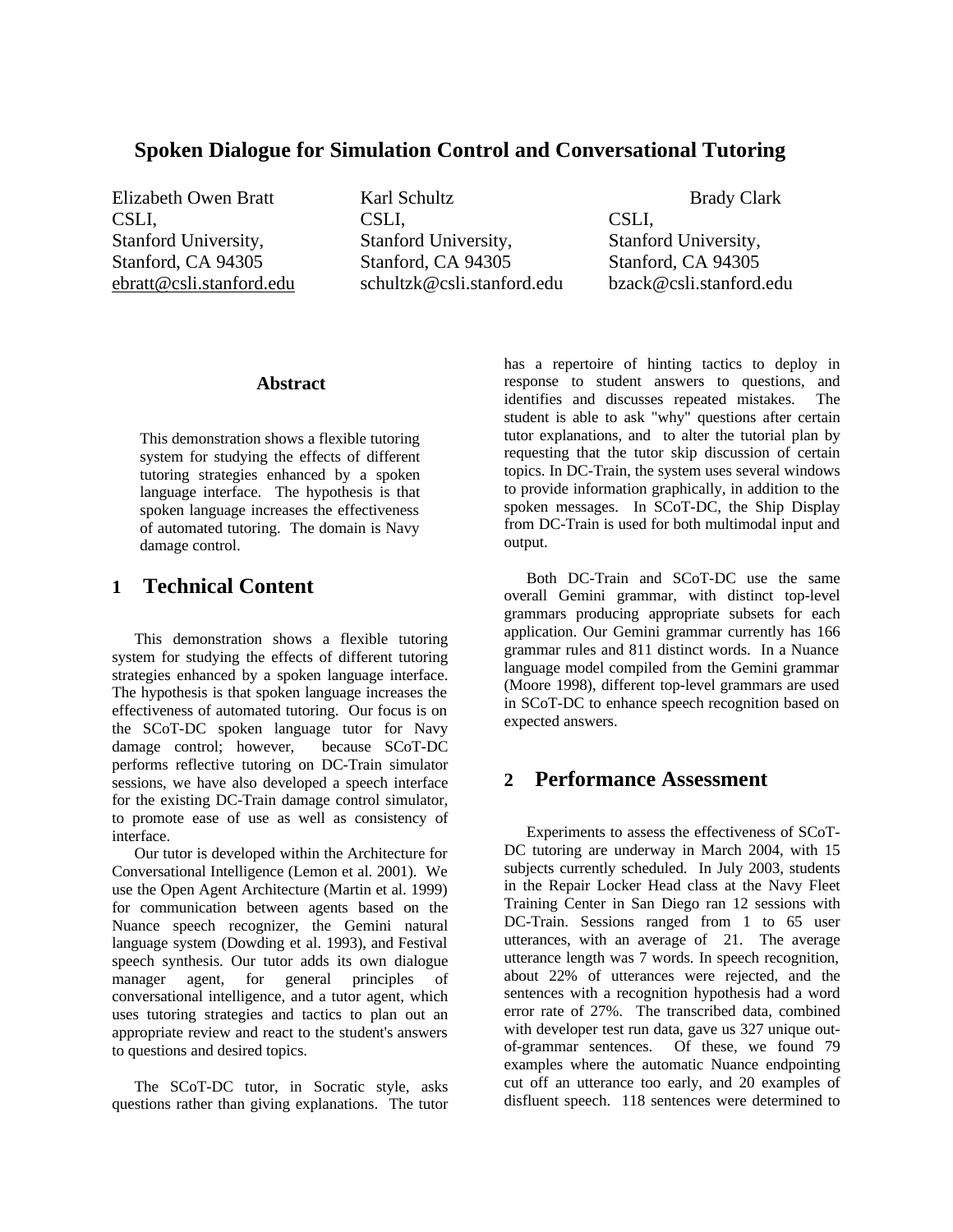| <b>Report Documentation Page</b>                                                                                                                                                                                                                                                                                                                                                                                                                                                                                                                                                                                                                                                                                                                                                                                                                                   |                             |                              |                 | Form Approved<br>OMB No. 0704-0188                  |                           |
|--------------------------------------------------------------------------------------------------------------------------------------------------------------------------------------------------------------------------------------------------------------------------------------------------------------------------------------------------------------------------------------------------------------------------------------------------------------------------------------------------------------------------------------------------------------------------------------------------------------------------------------------------------------------------------------------------------------------------------------------------------------------------------------------------------------------------------------------------------------------|-----------------------------|------------------------------|-----------------|-----------------------------------------------------|---------------------------|
| Public reporting burden for the collection of information is estimated to average 1 hour per response, including the time for reviewing instructions, searching existing data sources, gathering and<br>maintaining the data needed, and completing and reviewing the collection of information. Send comments regarding this burden estimate or any other aspect of this collection of information,<br>including suggestions for reducing this burden, to Washington Headquarters Services, Directorate for Information Operations and Reports, 1215 Jefferson Davis Highway, Suite 1204, Arlington<br>VA 22202-4302. Respondents should be aware that notwithstanding any other provision of law, no person shall be subject to a penalty for failing to comply with a collection of information if it<br>does not display a currently valid OMB control number. |                             |                              |                 |                                                     |                           |
| <b>1. REPORT DATE</b><br>2004                                                                                                                                                                                                                                                                                                                                                                                                                                                                                                                                                                                                                                                                                                                                                                                                                                      | 2. REPORT TYPE              |                              |                 | <b>3. DATES COVERED</b><br>00-00-2004 to 00-00-2004 |                           |
| <b>4. TITLE AND SUBTITLE</b><br><b>Spoken Dialogue for Simulation Control and Conversational Tutoring</b>                                                                                                                                                                                                                                                                                                                                                                                                                                                                                                                                                                                                                                                                                                                                                          |                             |                              |                 | 5a. CONTRACT NUMBER                                 |                           |
|                                                                                                                                                                                                                                                                                                                                                                                                                                                                                                                                                                                                                                                                                                                                                                                                                                                                    |                             |                              |                 | 5b. GRANT NUMBER                                    |                           |
|                                                                                                                                                                                                                                                                                                                                                                                                                                                                                                                                                                                                                                                                                                                                                                                                                                                                    |                             |                              |                 | 5c. PROGRAM ELEMENT NUMBER                          |                           |
| 6. AUTHOR(S)                                                                                                                                                                                                                                                                                                                                                                                                                                                                                                                                                                                                                                                                                                                                                                                                                                                       |                             |                              |                 | <b>5d. PROJECT NUMBER</b>                           |                           |
|                                                                                                                                                                                                                                                                                                                                                                                                                                                                                                                                                                                                                                                                                                                                                                                                                                                                    |                             |                              |                 | <b>5e. TASK NUMBER</b>                              |                           |
|                                                                                                                                                                                                                                                                                                                                                                                                                                                                                                                                                                                                                                                                                                                                                                                                                                                                    |                             |                              |                 | <b>5f. WORK UNIT NUMBER</b>                         |                           |
| 7. PERFORMING ORGANIZATION NAME(S) AND ADDRESS(ES)<br>Center for the Study of Language ad Information (CSLI), Stanford<br>University, Stanford, CA, 94305                                                                                                                                                                                                                                                                                                                                                                                                                                                                                                                                                                                                                                                                                                          |                             |                              |                 | 8. PERFORMING ORGANIZATION<br><b>REPORT NUMBER</b>  |                           |
| 9. SPONSORING/MONITORING AGENCY NAME(S) AND ADDRESS(ES)                                                                                                                                                                                                                                                                                                                                                                                                                                                                                                                                                                                                                                                                                                                                                                                                            |                             |                              |                 | 10. SPONSOR/MONITOR'S ACRONYM(S)                    |                           |
|                                                                                                                                                                                                                                                                                                                                                                                                                                                                                                                                                                                                                                                                                                                                                                                                                                                                    |                             |                              |                 | <b>11. SPONSOR/MONITOR'S REPORT</b><br>NUMBER(S)    |                           |
| 12. DISTRIBUTION/AVAILABILITY STATEMENT<br>Approved for public release; distribution unlimited                                                                                                                                                                                                                                                                                                                                                                                                                                                                                                                                                                                                                                                                                                                                                                     |                             |                              |                 |                                                     |                           |
| <b>13. SUPPLEMENTARY NOTES</b>                                                                                                                                                                                                                                                                                                                                                                                                                                                                                                                                                                                                                                                                                                                                                                                                                                     |                             |                              |                 |                                                     |                           |
| 14. ABSTRACT                                                                                                                                                                                                                                                                                                                                                                                                                                                                                                                                                                                                                                                                                                                                                                                                                                                       |                             |                              |                 |                                                     |                           |
| <b>15. SUBJECT TERMS</b>                                                                                                                                                                                                                                                                                                                                                                                                                                                                                                                                                                                                                                                                                                                                                                                                                                           |                             |                              |                 |                                                     |                           |
| 16. SECURITY CLASSIFICATION OF:                                                                                                                                                                                                                                                                                                                                                                                                                                                                                                                                                                                                                                                                                                                                                                                                                                    | <b>17. LIMITATION OF</b>    | 18. NUMBER                   | 19a. NAME OF    |                                                     |                           |
| a. REPORT<br>unclassified                                                                                                                                                                                                                                                                                                                                                                                                                                                                                                                                                                                                                                                                                                                                                                                                                                          | b. ABSTRACT<br>unclassified | c. THIS PAGE<br>unclassified | <b>ABSTRACT</b> | OF PAGES<br>4                                       | <b>RESPONSIBLE PERSON</b> |

**Standard Form 298 (Rev. 8-98)**<br>Prescribed by ANSI Std Z39-18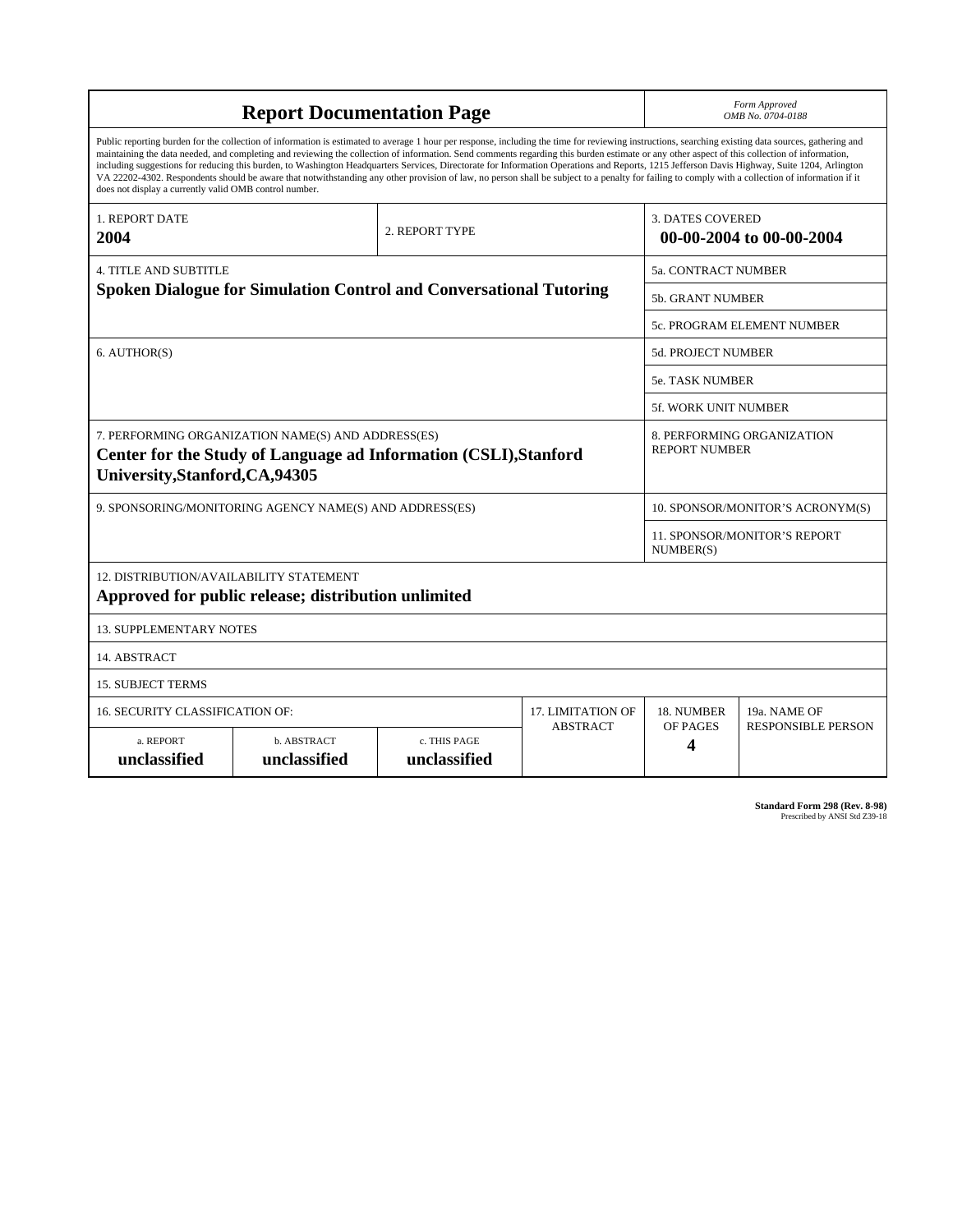be potentially useful phrasings to add to the grammar, while 73 sentences were found to lie outside the scope of the application.

To address these issues, we have added new phrasings to the grammar. We also intend to use Nuance's Listen & Learn offline grammar adaptation tool, to give higher probabilities to likely sentences while retaining broad grammar-based coverage. We may also adjust endpointing time, based on partial speech recognition hypothesis, to give extra time to the kinds of sentences typically occurring with more internal pauses. Disfluencies may decrease as users become more familiar with DC-Train and SCoT-DC during the comparatively longer use expected from each user in a typical tutoring session

The graphical interface for the DC-Train simulator is shown in Figure 1.



Figure 1: DC-Train simulator GUI

Each window on the screen is modeled on a source of information available to a real-life DCA on a ship, including as a detailed drawing of the several hundred compartments on the ship, a record of all communications to and from the DCA, a hazard detection panel showing the locations of alarms which have occurred, and a panel showing the firemain, i.e. the pipes carrying water throughout the ship, and the valves and pumps controlling the flow of the water. The window depicting heads represents the other personnel in the same room as the DCA, who are available to receive and transmit messages.

While in the original version of DC-Train, the DCA's orders and communications to other personnel on the ship took place through a menu system, this demo presents the newer spoken dialogue interface. Spoken commands take the form of actual Navy commands, thus enabling the Navy student to train in the same manner as they would perform these duties through radio communications on a ship.

The user clicks a button to begin speaking, and the speech is recognized by Nuance, using a grammar-based language model automatically derived from the Gemini grammar used for parsing

and interpretation of the commands. A dialogue manager then maps the Gemini logical forms into DC-Train commands. To allow the student to monitor the success of the speech recognizer, the text of the utterance is displayed. Responses from the simulated personnel are spoken by Festival speech synthesis, and also displayed as text on the screen.

Most spoken interactions with DC-Train involve the student DCA giving single commands without any use of dialogue structure; however, the system will query the student for missing required parameters of commmands, such as the repair team who is to perform the action, or the number of the pump to start on the firemain. If the student does not respond to these queries, the system will provide the context of the command missing the parameter as part of a more informative request. The student retains the ability to issue other commands at this time, and need not respond to the system if there is a more pressing crisis elsewhere.

At the end of a DC-Train session, the student can then receive customized feedback and tutoring from SCoT-DC, based on a record of the student's actions compared to what an expert DCA would have done at each point, based on rules accounting for the state of the simulation. The goal of the tutorial interaction is to identify and remediate any gaps in the student's understanding of damage control doctrine, and to improve the student's performance in issuing the correct commands without hesitation.

The graphical interface to the SCoT-DC tutor is shown in Figure 2.



Figure 2: ScoT-DC tutor GUI

SCoT-DC uses two instances of the Ship Display from DC-Train, seen in Figure 3, one to give an overall view of the ship and one to zoom in on affected compartments, with color indicating the type of crisis in a compartment and the state of damage control there. The student can click on a compartment in the Ship Display as a way of indicating that compartment to the system. The automated tutor and the student communicate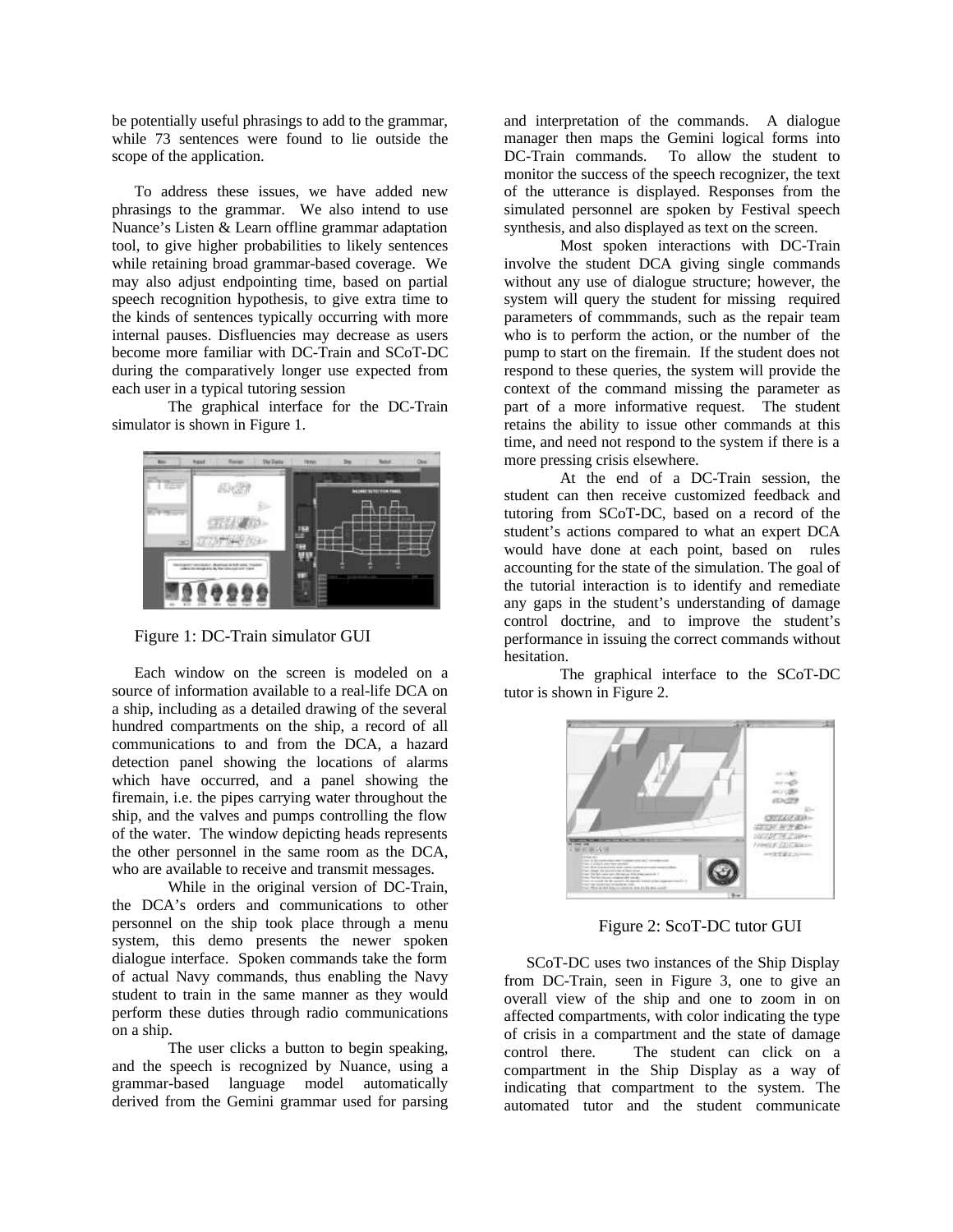through speech, while the lower window displays the text of both sides of the interaction, and permits the user to scroll back through the entire tutorial session.



Figure 3: Highlighted Compartment

The tutor can also display bulkheads used to set boundaries for firefighting, as in Figure 4.



Figure 4: Highlighted Bulkhead Walls

A third kind of graphical information that the tutor may convey to the student involves regions of jurisdiction for repair teams, shown in Figure 5.



Figure 5: Repair Team Jurisdiction Regions

As in DC-Train, the student clicks to begin speaking, then Nuance speech recognition provides a string of words to be interpreted by a Gemini grammar. Also as in DC-Train, responses from the tutor are synthesized by Festival, although the tutor speaks with a more natural voice provided by FestVox limited domain synthesis, in which large units of the tutor's utterances may be taken from prompts recorded for this application.

Interpretation of the Gemini interpreted forms is handled by a more complex dialogue manager in SCoT-DC than in DC-Train, with a structured representation of the dialogue, which is used to guide the system's use of discourse markers, among other things. The dialogue is mainly driven by the tutor agent's strategies, though the student can request to move on to future topics without completing the current discussion, and also ask a "Why" question after some explanations.

Tutorial strategies generally guide the overall path of the conversation, such as choosing which crises to discuss based on the errors made by the student. Tutorial tactics apply at a lower-level throughout the dialogue, for example, when a student gives an incorrect answer, the tutor will give a general hint and repose the question. If the student answers incorrectly a second time the tutor will give a more specific hint and ask the question again. If the student fails a third time the tutor will give the correct answer, and proceed.

Running a full DC-Train scenario takes 20- 40 minutes, and has the flavor of the following excerpt:

[buzzing alarm goes off, it is a fire alarm]

*DCCO*: Fire in compartment 2-78-01-L.

*Student*: Net80 to repair locker 2, investigate compartment 2-78-01-L.

*Repair Locker 2*: Reports, fire in compartment 2-78- 01-L.

*Repair Locker 2*: Reports, smoke in compartment 2- 78-01-L.

*Student*: Net80 to repair locker 2, fight the fire in compartment 2-78-01-L.

*Student*: Net80 to repair locker 2, set fire and smoke boundaries on primary forward 78, primary aft 126, secondary forward 42, secondary aft 174, above 1, below 2.

A reflective dialogue with the tutor will takes around 10 minutes. The following gives a sample of the kind of tutorial interaction.

*Tutor*: Hello, we are about to review your session from earlier today.